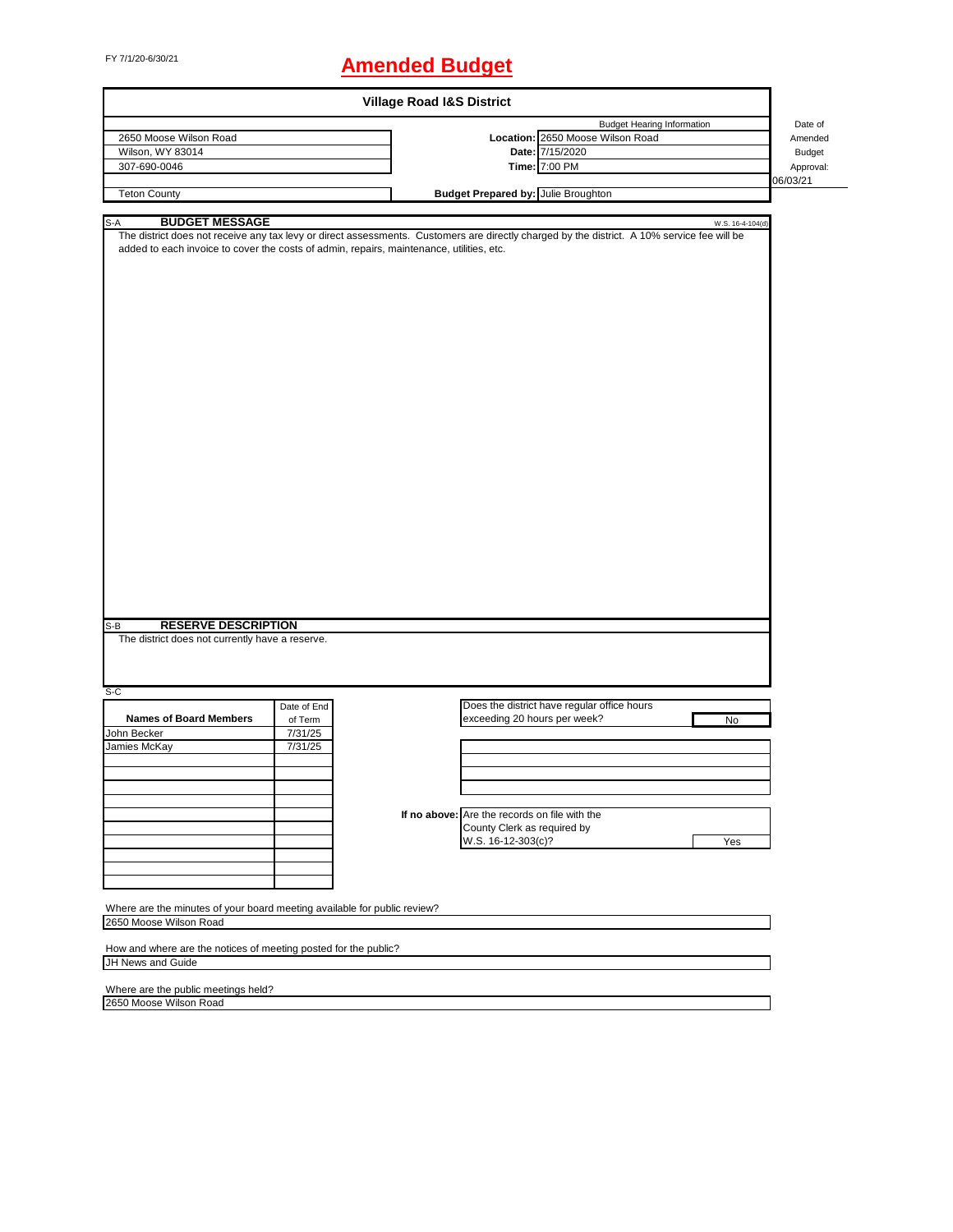### **AMENDED BUDGET SUMMARY**

|       | <b>OVERVIEW</b>                                             | 2018-2019<br>Actual | 2019-2020<br>Estimated | 2020-2021<br>Proposed | Final Approval | Amended<br>Budget |
|-------|-------------------------------------------------------------|---------------------|------------------------|-----------------------|----------------|-------------------|
|       |                                                             |                     |                        |                       |                |                   |
| $S-1$ | <b>Total Budgeted Expenditures</b>                          | \$52,365            | \$48,530               | \$53,985              | \$53,985       | \$60,000          |
| $S-2$ | <b>Total Principal to Pay on Debt</b>                       | \$0                 | \$0                    | \$0                   | \$0            | \$0               |
| $S-3$ | <b>Total Change to Restricted Funds</b>                     | \$0                 | \$0                    | \$0                   | \$0            | \$0               |
|       |                                                             |                     |                        |                       |                |                   |
| $S-4$ | <b>Total General Fund and Forecasted Revenues Available</b> | \$63,391            | \$61,438               | \$63,000              | \$63,000       | \$63,000          |
|       |                                                             |                     |                        |                       |                |                   |
| $S-5$ | Amount requested from County Commissioners                  | \$0                 | \$0                    | \$0                   | \$0            | \$0               |
|       |                                                             |                     |                        |                       |                |                   |
| $S-6$ | <b>Additional Funding Needed:</b>                           |                     |                        | \$0                   | \$0            | \$0               |

|                   | <b>REVENUE SUMMARY</b>                                                          | 2018-2019           | 2019-2020              | 2020-2021             | <b>Final Approval</b>     | Amended                  |
|-------------------|---------------------------------------------------------------------------------|---------------------|------------------------|-----------------------|---------------------------|--------------------------|
|                   |                                                                                 | Actual              | Estimated              | Proposed              |                           | <b>Budget</b>            |
|                   |                                                                                 | \$58,556            | \$51,457               | \$50,000              | \$50,000                  | \$50,000                 |
| $S-7$<br>$S-8$    | <b>Operating Revenues</b><br>Tax levy (From the County Treasurer)               | \$0                 | \$0                    | \$0                   | \$0                       | \$0                      |
| $S-9$             | <b>Government Support</b>                                                       | \$0                 | \$0                    | \$0                   | \$0                       | \$0                      |
| $S-10$            | Grants                                                                          | \$0                 | \$0                    | \$0                   | \$0                       | \$0                      |
| $S-11$            | Other County Support (Not from Co. Treas.)                                      | \$0                 | \$0                    | \$0                   | \$0                       | \$0                      |
| $S-12$            | <b>Miscellaneous</b>                                                            | \$0                 | \$5,146                | \$5,000               | \$5,000                   | \$5,000                  |
| $S-13$            | <b>Other Forecasted Revenue</b>                                                 | \$0                 | \$0                    | \$0                   | \$0                       | \$0                      |
|                   |                                                                                 |                     |                        |                       |                           |                          |
| $S-14$            | <b>Total Revenue</b>                                                            | \$58,556            | \$56,603               | \$55,000              | \$55.000                  | \$55,000                 |
| FY 7/1/20-6/30/21 |                                                                                 |                     |                        |                       | Village Road I&S District |                          |
|                   | <b>EXPENDITURE SUMMARY</b>                                                      | 2018-2019           | 2019-2020              | 2020-2021             | <b>Final Approval</b>     | Amended                  |
|                   |                                                                                 | Actual              | Estimated              | Proposed              |                           | <b>Budget</b>            |
|                   |                                                                                 |                     |                        |                       |                           |                          |
| $S-15$            | <b>Capital Outlay</b>                                                           | \$0                 | \$0                    | \$0                   | \$0                       | \$0                      |
| $S-16$            | <b>Interest and Fees On Debt</b>                                                | \$0                 | \$0                    | \$0                   | \$0                       | \$0                      |
| $S-17$            | <b>Administration</b>                                                           | \$0                 | \$0                    | \$0                   | \$0                       | \$0                      |
| $S-18$            | <b>Operations</b>                                                               | \$52,365            | \$48,530               | \$53,985              | \$53,985                  | \$60,000                 |
| $S-19$            | <b>Indirect Costs</b>                                                           | \$0                 | \$0                    | \$0                   | \$0                       | \$0                      |
| S-20R             | <b>Expenditures paid by Reserves</b>                                            | \$0                 | \$0                    | \$0                   | \$0                       | \$0                      |
| $S-20$            | <b>Total Expenditures</b>                                                       | \$52,365            | \$48,530               | \$53,985              | \$53,985                  | \$60,000                 |
|                   |                                                                                 |                     |                        |                       |                           |                          |
|                   | <b>DEBT SUMMARY</b>                                                             | 2018-2019<br>Actual | 2019-2020<br>Estimated | 2020-2021<br>Proposed | <b>Final Approval</b>     | Amended<br><b>Budget</b> |
|                   |                                                                                 |                     |                        |                       |                           |                          |
| $S-21$            | <b>Principal Paid on Debt</b>                                                   | \$0                 | \$0                    | \$0                   | \$0                       | \$0                      |
|                   |                                                                                 |                     |                        |                       |                           |                          |
|                   | <b>CASH AND INVESTMENTS</b>                                                     | 2018-2019           | 2019-2020              | 2020-2021             | <b>Final Approval</b>     | Amended                  |
|                   |                                                                                 | Actual              | Estimated              | Proposed              |                           | <b>Budget</b>            |
|                   |                                                                                 |                     |                        |                       |                           |                          |
| $S-22$            | <b>TOTAL GENERAL FUNDS</b>                                                      | \$4,835             | \$4,835                | \$8,000               | \$8,000                   | \$8,000                  |
|                   |                                                                                 |                     |                        |                       |                           |                          |
| $S-23$            | <b>Summary of Reserve Funds</b><br><b>Beginning Balance in Reserve Accounts</b> |                     |                        |                       |                           |                          |
| $S-24$            | a. Sinking and Debt Service Funds                                               | \$0                 | \$0                    | \$0                   | \$0                       | \$0                      |
| $S-25$            | b. Reserves                                                                     | \$0                 | \$0                    | \$0                   | \$0                       | \$0                      |
| $S-26$            | c. Bond Funds                                                                   | \$0                 | \$0                    | \$0                   | \$0                       | \$0                      |
|                   | Total Reserves (a+b+c)                                                          | \$0                 | \$0                    | \$0                   | \$0                       | \$0                      |
| $S-27$            | Amount to be added                                                              |                     |                        |                       |                           |                          |
| $S-28$            | a. Sinking and Debt Service Funds                                               | \$0                 | \$0                    | \$0                   | \$0                       | \$0                      |
| $S-29$            | b. Reserves                                                                     | \$0                 | \$0                    | \$0                   | \$0                       | \$0                      |
| $S-30$            | c. Bond Funds                                                                   | \$0                 | \$0                    | \$0                   | \$0                       | \$0                      |
|                   | Total to be added (a+b+c)                                                       | \$0                 | \$0                    | \$0                   | \$0                       | \$0                      |
|                   |                                                                                 |                     |                        |                       |                           |                          |
|                   |                                                                                 |                     |                        |                       |                           |                          |
|                   |                                                                                 |                     |                        |                       |                           |                          |
| $S-31$<br>$S-32$  | <b>Subtotal</b>                                                                 | \$0<br>\$0          | \$0                    | \$0<br>\$0            | \$0<br>\$0                |                          |
| $S-33$            | Less Total to be spent<br>TOTAL RESERVES AT END OF FISCAL YEAR                  | \$0                 | \$0<br>$\overline{50}$ | \$0                   | $\overline{50}$           | \$0<br>\$0<br>\$0        |

*Budget Officer / District Official (if not same as "Submitted by")*

Date adopted by Special District

Wilson, WY 83014 **DISTRICT ADDRESS:** 2650 Moose Wilson Road **PREPARED BY:** Julie Broughton

**DISTRICT PHONE:** 307-690-0046

1/23/19 *Form approved by Wyoming Department of Audit, Public Funds Division* FY 7/1/20-6/30/21 *Prepared in compliance with the Uniform Municipal Fiscal Procedures Act (W.S. 16-4-101 through 124) as it applies.*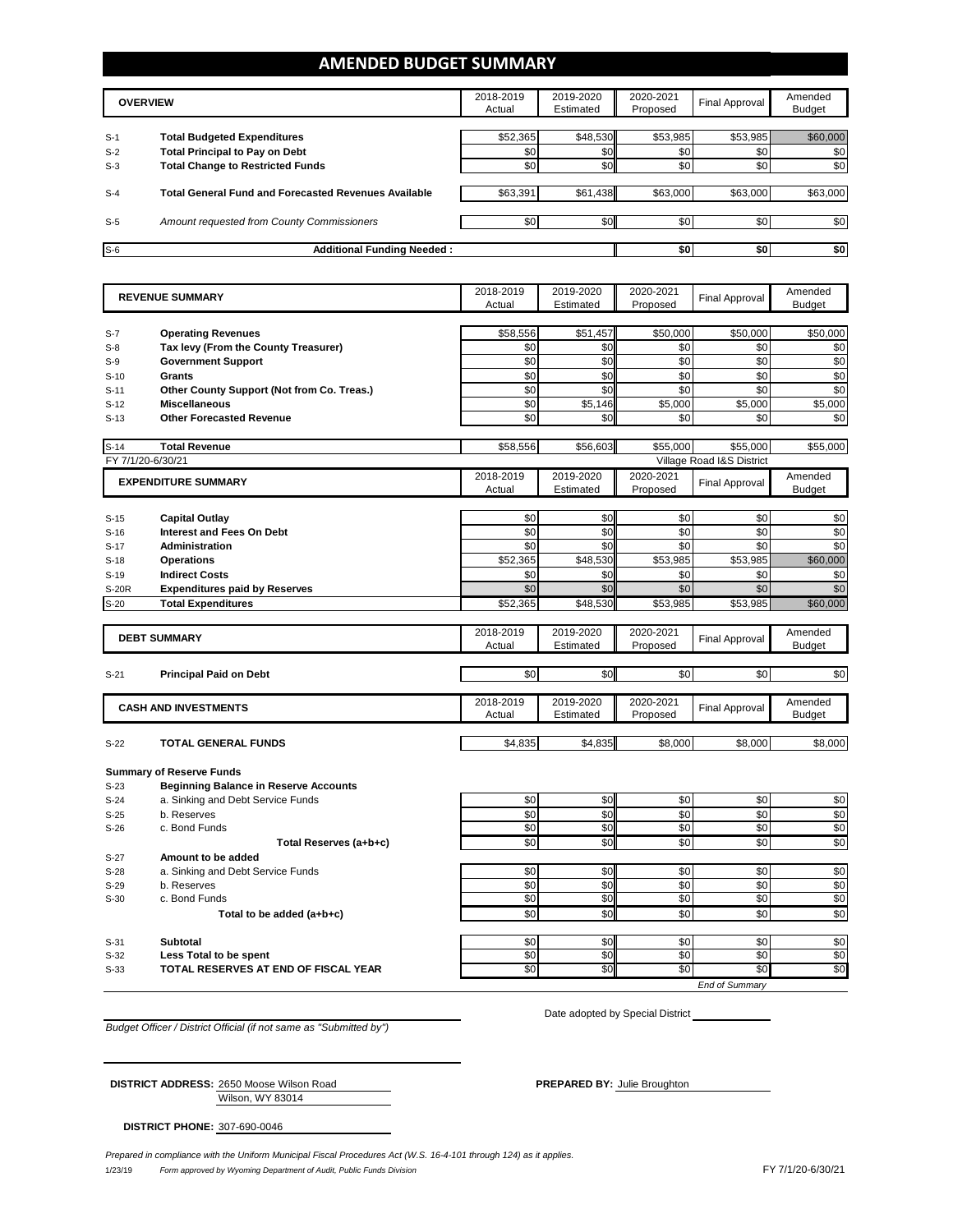|           | Village Road I&S District                      |                                 |                     |                        | <b>FYE</b>            | 6/30/2021             |                          |
|-----------|------------------------------------------------|---------------------------------|---------------------|------------------------|-----------------------|-----------------------|--------------------------|
|           | <b>NAME OF DISTRICT/BOARD</b>                  |                                 |                     |                        |                       |                       |                          |
|           |                                                |                                 |                     |                        |                       |                       |                          |
|           | PROPERTY TAXES AND ASSESSMENTS                 |                                 |                     |                        |                       |                       |                          |
|           |                                                |                                 |                     |                        |                       |                       |                          |
|           |                                                | <b>DOA Chart</b><br>of Accounts | 2018-2019<br>Actual | 2019-2020<br>Estimated | 2020-2021<br>Proposed | <b>Final Approval</b> | Amended<br><b>Budget</b> |
| $R-1$     | <b>Property Taxes and Assessments Received</b> |                                 |                     |                        |                       |                       |                          |
| $R-1.1$   | Tax Levy (From the County Treasurer)           | 4001                            |                     |                        |                       |                       |                          |
| $R-1.2$   | Other County Support (see note on the right)   | 4005                            |                     |                        |                       |                       |                          |
|           | <b>FORECASTED REVENUE</b>                      |                                 |                     |                        |                       |                       |                          |
|           |                                                |                                 |                     |                        |                       |                       |                          |
|           |                                                | <b>DOA Chart</b><br>of Accounts | 2018-2019<br>Actual | 2019-2020<br>Estimated | 2020-2021<br>Proposed | <b>Final Approval</b> | Amended<br><b>Budget</b> |
| $R-2$     | <b>Revenues from Other Governments</b>         |                                 |                     |                        |                       |                       |                          |
| $R - 2.1$ | <b>State Aid</b>                               | 4211                            |                     |                        |                       |                       |                          |
| $R - 2.2$ | Additional County Aid (non-treasurer)          | 4237                            |                     |                        |                       |                       |                          |
| $R - 2.3$ | City (or Town) Aid                             | 4237                            |                     |                        |                       |                       |                          |
| $R - 2.4$ | Other (Specify)                                | 4237                            |                     |                        |                       |                       |                          |
| $R-2.5$   | <b>Total Government Support</b>                |                                 | \$0                 | \$0                    | \$0                   | \$0                   | \$0                      |
| $R-3$     | <b>Operating Revenues</b>                      |                                 |                     |                        |                       |                       |                          |
| $R - 3.1$ | <b>Customer Charges</b>                        | 4300                            | \$58,556            | \$51,457               | \$50,000              | \$50,000              | \$50,000                 |
| $R - 3.2$ | Sales of Goods or Services                     | 4300                            |                     |                        |                       |                       |                          |
| $R - 3.3$ | <b>Other Assessments</b>                       | 4503                            |                     |                        |                       |                       |                          |
| $R - 3.4$ | <b>Total Operating Revenues</b>                |                                 | \$58,556            | \$51,457               | \$50,000              | \$50,000              | \$50,000                 |
| $R-4$     | Grants                                         |                                 |                     |                        |                       |                       |                          |
| $R - 4.1$ | <b>Direct Federal Grants</b>                   | 4201                            |                     |                        |                       |                       |                          |
| $R-4.2$   | Federal Grants thru State Agencies             | 4201                            |                     |                        |                       |                       |                          |
| $R-4.3$   | <b>Grants from State Agencies</b>              | 4211                            |                     |                        |                       |                       |                          |
| $R - 4.4$ | <b>Total Grants</b>                            |                                 | \$0                 | \$0                    | $\overline{50}$       | \$0                   | \$0                      |
| $R-5$     | <b>Miscellaneous Revenue</b>                   |                                 |                     |                        |                       |                       |                          |
| $R - 5.1$ | Interest                                       | 4501                            |                     | \$5,146                | \$5,000               | \$5,000               | \$5.000                  |
| $R-5.2$   | Other: Specify<br>10% service fee              | 4500                            |                     |                        |                       |                       |                          |
| $R - 5.3$ | Other: Additional                              |                                 |                     |                        |                       |                       |                          |
| $R - 5.4$ | <b>Total Miscellaneous</b>                     |                                 | \$0                 | \$5,146                | \$5,000               | \$5,000               | \$5,000                  |
| $R - 5.5$ | <b>Total Forecasted Revenue</b>                |                                 | \$58,556            | \$56,603               | \$55,000              | \$55,000              | \$55,000                 |
| $R-6$     | <b>Other Forecasted Revenue</b>                |                                 |                     |                        |                       |                       |                          |
| $R - 6.1$ | a. Other past due as estimated by Co. Treas.   | 4004                            |                     |                        |                       |                       |                          |
| $R-6.2$   | b. Other forecasted revenue (specify):         |                                 |                     |                        |                       |                       |                          |
| $R-6.3$   |                                                | 4500                            |                     |                        |                       |                       |                          |
| $R-6.4$   |                                                | 4500                            |                     |                        |                       |                       |                          |
| $R-6.5$   |                                                |                                 |                     |                        |                       |                       |                          |

R-6.6 **Total Other Forecasted Revenue (a+b) 12 \ Contract Contract Contract Contract Contract Contract Contract Contract Contract Contract Contract Contract Contract Contract Contract Contract Contract Contract Contract**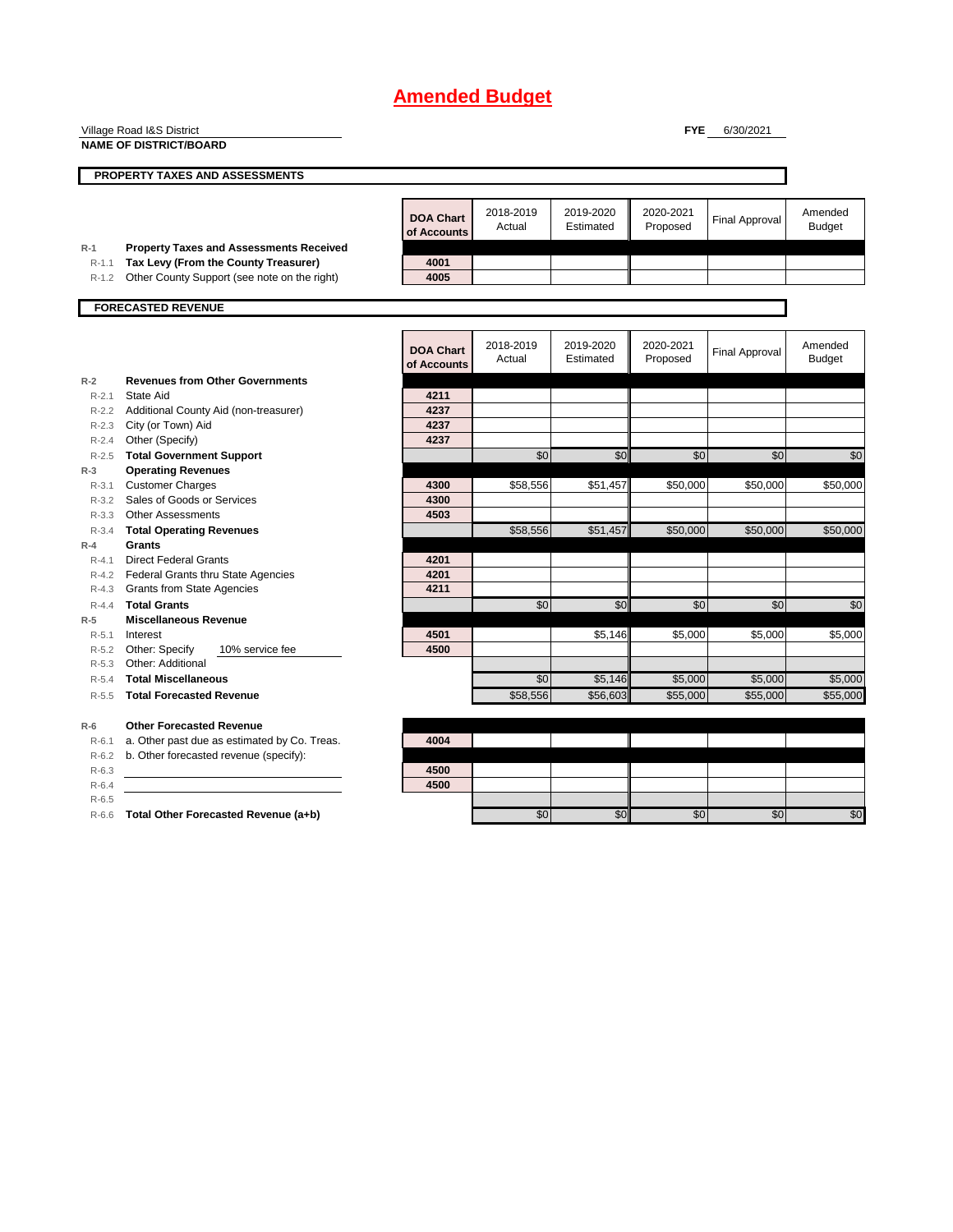#### Village Road I&S District **NAME OF DISTRICT/BOARD**

### **CAPITAL OUTLAY BUDGET**

|         |                             | <b>DOA Chart</b><br>of Accounts | 2018-2019<br>Actual | 2019-2020<br>Estimated | 2020-2021<br>Proposed | Final Approval | Amended<br><b>Budget</b> |
|---------|-----------------------------|---------------------------------|---------------------|------------------------|-----------------------|----------------|--------------------------|
| $E-1$   | <b>Capital Outlay</b>       |                                 |                     |                        |                       |                |                          |
| $E-1.1$ | <b>Real Property</b>        | 6201                            |                     |                        |                       |                |                          |
| $E-1.2$ | Vehicles                    | 6210                            |                     |                        |                       |                |                          |
| $E-1.3$ | Office Equipment            | 6211                            |                     |                        |                       |                |                          |
| $E-1.4$ | Other (Specify)             |                                 |                     |                        |                       |                |                          |
| $E-1.5$ |                             | 6200                            |                     |                        |                       |                |                          |
| $E-1.6$ |                             | 6200                            |                     |                        |                       |                |                          |
| $E-1.7$ |                             |                                 |                     |                        |                       |                |                          |
| $E-1.8$ | <b>TOTAL CAPITAL OUTLAY</b> |                                 | \$0                 | \$0                    | \$0                   | \$0            | \$0                      |

### **ADMINISTRATION BUDGET**

#### **E-2** E-2.1 Administrator E-2.2 **Secretary** E-2.3 **Clerical** E-2.4 Other (Specify) E-2.5 **7005** E-2.6 **7005** E-2.7 **E-3** E-3.1 **Travel** E-3.2 Mileage E-3.3 Other (Specify) E-3.4 **7013** E-3.5 **7013** E-3.6 **E-4** E-4.1 **Legal** E-4.2 Accounting/Auditing E-4.3 Other (Specify) E-4.4 **7023** E-4.5 **7023** E-4.6 **E-5 Other Administrative Expenses** E-5.1 Office Supplies E-5.2 Office equipment, rent & repair E-5.3 **Education** E-5.4 **Registrations** E-5.5 Other (Specify) E-5.6 **7035** E-5.7 **7035** E-5.8 **E-6 TOTAL ADMINISTRATION Personnel Services Board Expenses Contractual Services**

| <b>DOA Chart</b><br>of Accounts | 2018-2019<br>Actual | 2019-2020<br>Estimated | 2020-2021<br>Proposed | Final Approval | Amended<br><b>Budget</b> |
|---------------------------------|---------------------|------------------------|-----------------------|----------------|--------------------------|
|                                 |                     |                        |                       |                |                          |
| 7002                            |                     |                        |                       |                |                          |
| 7003                            |                     |                        |                       |                |                          |
| 7004                            |                     |                        |                       |                |                          |
|                                 |                     |                        |                       |                |                          |
| 7005                            |                     |                        |                       |                |                          |
| 7005                            |                     |                        |                       |                |                          |
|                                 |                     |                        |                       |                |                          |
|                                 |                     |                        |                       |                |                          |
| 7011                            |                     |                        |                       |                |                          |
| 7012                            |                     |                        |                       |                |                          |
|                                 |                     |                        |                       |                |                          |
| 7013                            |                     |                        |                       |                |                          |
| 7013                            |                     |                        |                       |                |                          |
|                                 |                     |                        |                       |                |                          |
|                                 |                     |                        |                       |                |                          |
| 7021<br>7022                    |                     |                        |                       |                |                          |
|                                 |                     |                        |                       |                |                          |
| 7023                            |                     |                        |                       |                |                          |
| 7023                            |                     |                        |                       |                |                          |
|                                 |                     |                        |                       |                |                          |
|                                 |                     |                        |                       |                |                          |
| 7031                            |                     |                        |                       |                |                          |
| 7032                            |                     |                        |                       |                |                          |
| 7033                            |                     |                        |                       |                |                          |
| 7034                            |                     |                        |                       |                |                          |
|                                 |                     |                        |                       |                |                          |
| 7035                            |                     |                        |                       |                |                          |
| 7035                            |                     |                        |                       |                |                          |
|                                 |                     |                        |                       |                |                          |
|                                 | \$0                 | \$0                    | \$0                   | \$0            | \$0                      |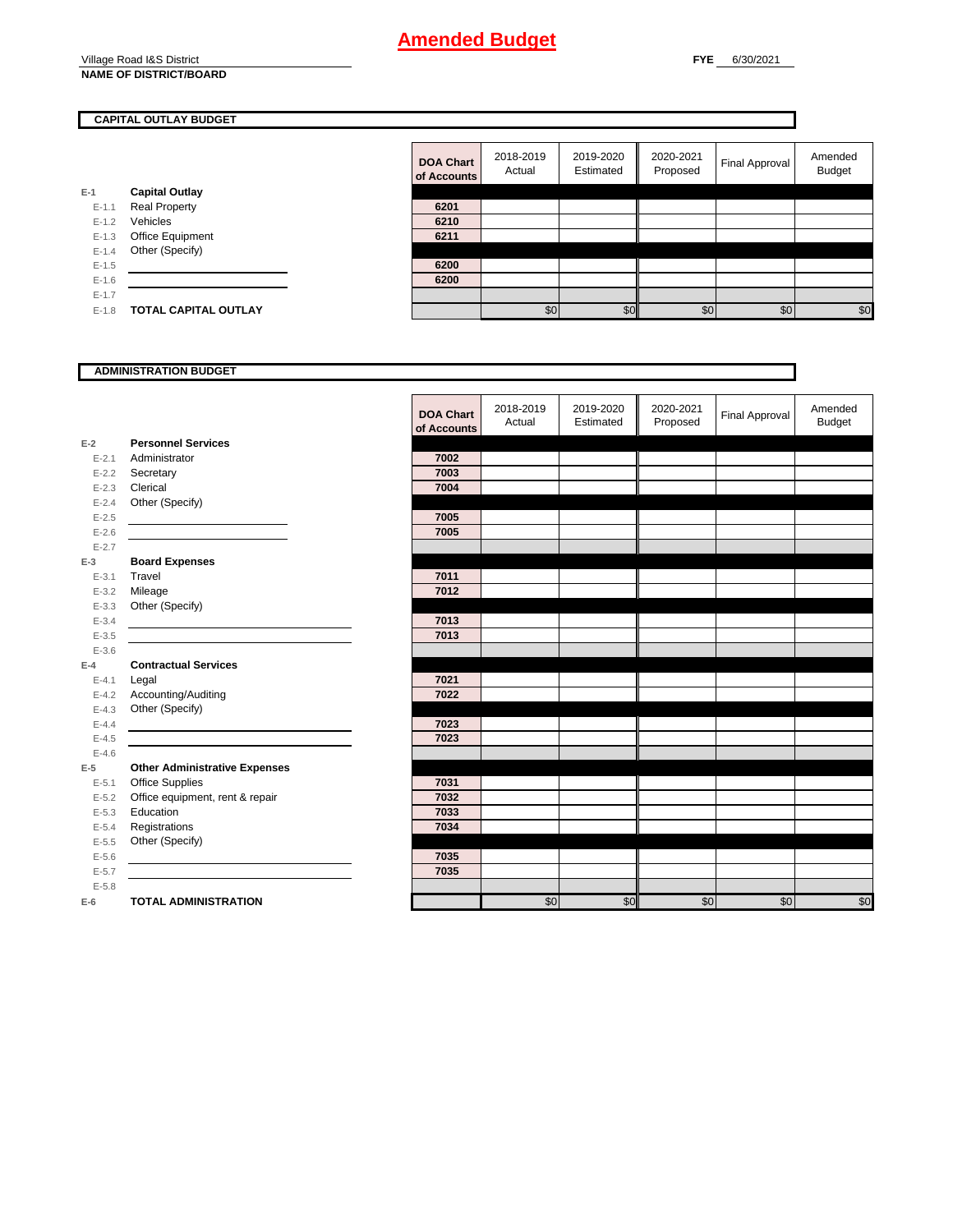Village Road I&S District

### **OPERATIONS BUDGET**

٦

|           |                                                                                           | .        |
|-----------|-------------------------------------------------------------------------------------------|----------|
|           |                                                                                           | of Accou |
| $E-7$     | <b>Personnel Services</b>                                                                 |          |
| $E - 7.1$ | Wages--Operations                                                                         | 7202     |
| $E - 7.2$ | <b>Service Contracts</b>                                                                  | 7203     |
| $E - 7.3$ | Other (Specify)                                                                           |          |
| $E - 7.4$ |                                                                                           | 7204     |
| $E - 7.5$ |                                                                                           | 7204     |
| $E - 7.6$ |                                                                                           |          |
| $E-8$     | <b>Travel</b>                                                                             |          |
| $E - 8.1$ | Mileage                                                                                   | 7211     |
| $E-8.2$   | Other (Specify)                                                                           |          |
| $E-8.3$   |                                                                                           | 7212     |
| $E - 8.4$ |                                                                                           | 7212     |
| $E-8.5$   |                                                                                           |          |
| $E-9$     | <b>Operating supplies (List)</b>                                                          |          |
| $E-9.1$   |                                                                                           | 7220     |
| $E-9.2$   |                                                                                           | 7220     |
| $E-9.3$   |                                                                                           | 7220     |
| $E-9.4$   |                                                                                           | 7220     |
| $E-9.5$   |                                                                                           |          |
| $E-10$    | <b>Program Services (List)</b>                                                            |          |
| $E-10.1$  |                                                                                           | 7230     |
| $E-10.2$  |                                                                                           | 7230     |
| $E-10.3$  | the control of the control of the control of the control of the control of the control of | 7230     |
| $E-10.4$  |                                                                                           | 7230     |
| $E-10.5$  |                                                                                           |          |
| $E-11$    | <b>Contractual Arrangements (List)</b>                                                    |          |
| $E-11.1$  | sewer fees                                                                                | 7400     |
| $E-11.2$  | repairs                                                                                   | 7400     |
| $E-11.3$  | Wyo Local Gov Advantage Consulting                                                        | 7400     |
| $E-11.4$  |                                                                                           | 7400     |
| $E-11.5$  |                                                                                           |          |
| $E-12$    | Other operations (Specify)                                                                |          |
| $E-12.1$  | utilities & telephone                                                                     | 7450     |
|           | E-12.2 advertising                                                                        | 7450     |
|           | E-12.3 processing/bank fees                                                               | 7450     |
|           | E-12.4 postage/shipping                                                                   | 7450     |
| $E-12.5$  |                                                                                           |          |

**E-13 TOTAL OPERATIONS** 

|                |                                        | <b>DOA Chart</b><br>of Accounts | 2018-2019<br>Actual | 2019-2020<br>Estimated | 2020-2021<br>Proposed | <b>Final Approval</b> | Amended<br><b>Budget</b> |
|----------------|----------------------------------------|---------------------------------|---------------------|------------------------|-----------------------|-----------------------|--------------------------|
| $\overline{7}$ | <b>Personnel Services</b>              |                                 |                     |                        |                       |                       |                          |
| $E - 7.1$      | Wages--Operations                      | 7202                            | \$1,553             | \$1,750                | \$2,400               | \$2,400               | \$2,400                  |
| $E - 7.2$      | <b>Service Contracts</b>               | 7203                            |                     |                        |                       |                       |                          |
| $E - 7.3$      | Other (Specify)                        |                                 |                     |                        |                       |                       |                          |
| $E - 7.4$      |                                        | 7204                            |                     |                        |                       |                       |                          |
| $E - 7.5$      |                                        | 7204                            |                     |                        |                       |                       |                          |
| $E - 7.6$      |                                        |                                 |                     |                        |                       |                       |                          |
| 8              | <b>Travel</b>                          |                                 |                     |                        |                       |                       |                          |
| $E-8.1$        | Mileage                                | 7211                            |                     |                        |                       |                       |                          |
| $E-8.2$        | Other (Specify)                        |                                 |                     |                        |                       |                       |                          |
| $E-8.3$        |                                        | 7212                            |                     |                        |                       |                       |                          |
| $E-8.4$        |                                        | 7212                            |                     |                        |                       |                       |                          |
| $E-8.5$        |                                        |                                 |                     |                        |                       |                       |                          |
| 9              | <b>Operating supplies (List)</b>       |                                 |                     |                        |                       |                       |                          |
| $E-9.1$        |                                        | 7220                            |                     |                        |                       |                       |                          |
| $E-9.2$        |                                        | 7220                            |                     |                        |                       |                       |                          |
| $E-9.3$        |                                        | 7220                            |                     |                        |                       |                       |                          |
| $E-9.4$        |                                        | 7220                            |                     |                        |                       |                       |                          |
| $E-9.5$        |                                        |                                 |                     |                        |                       |                       |                          |
| 10             | <b>Program Services (List)</b>         |                                 |                     |                        |                       |                       |                          |
| $E-10.1$       |                                        | 7230                            |                     |                        |                       |                       |                          |
| $E-10.2$       |                                        | 7230                            |                     |                        |                       |                       |                          |
| $E-10.3$       |                                        | 7230                            |                     |                        |                       |                       |                          |
| $E-10.4$       |                                        | 7230                            |                     |                        |                       |                       |                          |
| $E-10.5$       |                                        |                                 |                     |                        |                       |                       |                          |
| 11             | <b>Contractual Arrangements (List)</b> |                                 |                     |                        |                       |                       |                          |
| $E-11.1$       | sewer fees                             | 7400                            | \$50,000            | \$45,315               | \$50,000              | \$50,000              | \$55,565                 |
| $E-11.2$       | repairs                                | 7400                            |                     | \$500                  | \$500                 | \$500                 | \$500                    |
| E-11.3         | Wyo Local Gov Advantage Consulting     | 7400                            |                     |                        |                       |                       | \$450                    |
| $E-11.4$       |                                        | 7400                            |                     |                        |                       |                       |                          |
| $E-11.5$       |                                        |                                 |                     |                        |                       |                       |                          |
| 12             | <b>Other operations (Specify)</b>      |                                 |                     |                        |                       |                       |                          |
| $E-12.1$       | utilities & telephone                  | 7450                            | \$738               | \$750                  | \$800                 | \$800                 | \$800                    |
| $E-12.2$       | advertising                            | 7450                            | \$15                | \$35                   | \$35                  | \$35                  | \$35                     |
| $E-12.3$       | processing/bank fees                   | 7450                            | \$4                 | \$125                  | \$175                 | \$175                 | \$175                    |
| $E-12.4$       | postage/shipping                       | 7450                            | \$55                | \$55                   | \$75                  | \$75                  | \$75                     |
| $E-12.5$       |                                        |                                 |                     |                        |                       |                       |                          |
| 13             | <b>TOTAL OPERATIONS</b>                |                                 | \$52,365            | \$48,530               | \$53,985              | \$53,985              | \$60,000                 |
|                |                                        |                                 |                     |                        |                       |                       |                          |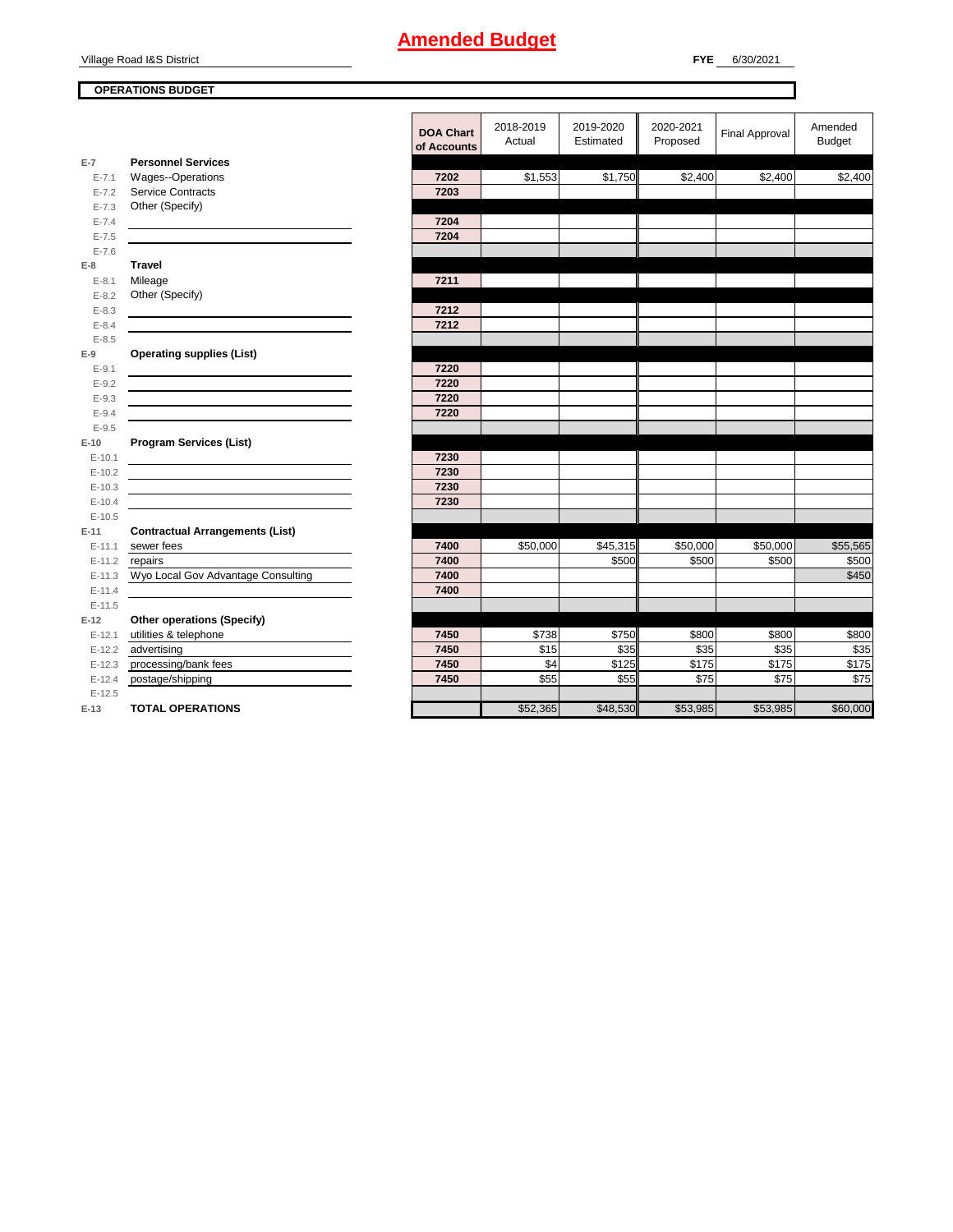Village Road I&S District

**FYE** 6/30/2021

### **INDIRECT COSTS BUDGET**

|          |                                                                                                                       | <b>DOA Chart</b><br>of Accounts | 2018-2019<br>Actual | 2019-2020<br>Estimated | 2020-2021<br>Proposed | Final Approval | Amended<br>Budget |
|----------|-----------------------------------------------------------------------------------------------------------------------|---------------------------------|---------------------|------------------------|-----------------------|----------------|-------------------|
| $E-14$   | Insurance                                                                                                             |                                 |                     |                        |                       |                |                   |
| $E-14.1$ | Liability                                                                                                             | 7502                            |                     |                        |                       |                |                   |
| $E-14.2$ | Buildings and vehicles                                                                                                | 7503                            |                     |                        |                       |                |                   |
| $E-14.3$ | Equipment                                                                                                             | 7504                            |                     |                        |                       |                |                   |
| $E-14.4$ | Other (Specify)                                                                                                       |                                 |                     |                        |                       |                |                   |
| $E-14.5$ |                                                                                                                       | 7505                            |                     |                        |                       |                |                   |
| $E-14.6$ | <u> 1989 - Jan Sterling av den stad for de stad for de stad for de stad for de stad for de stad for de stad for</u>   | 7505                            |                     |                        |                       |                |                   |
| $E-14.7$ |                                                                                                                       |                                 |                     |                        |                       |                |                   |
| $E-15$   | Indirect payroll costs:                                                                                               |                                 |                     |                        |                       |                |                   |
| $E-15.1$ | FICA (Social Security) taxes                                                                                          | 7511                            |                     |                        |                       |                |                   |
| $E-15.2$ | <b>Workers Compensation</b>                                                                                           | 7512                            |                     |                        |                       |                |                   |
| $E-15.3$ | <b>Unemployment Taxes</b>                                                                                             | 7513                            |                     |                        |                       |                |                   |
| $E-15.4$ | Retirement                                                                                                            | 7514                            |                     |                        |                       |                |                   |
| $E-15.5$ | Health Insurance                                                                                                      | 7515                            |                     |                        |                       |                |                   |
| $E-15.6$ | Other (Specify)                                                                                                       |                                 |                     |                        |                       |                |                   |
| $E-15.7$ |                                                                                                                       | 7516                            |                     |                        |                       |                |                   |
| $E-15.8$ | <u> 1980 - Jan Samuel Barbara, martin a shekara 1980 - An tsara 1980 - An tsara 1980 - An tsara 1980 - An tsara 1</u> | 7516                            |                     |                        |                       |                |                   |
| $E-15.9$ |                                                                                                                       |                                 |                     |                        |                       |                |                   |
|          |                                                                                                                       |                                 |                     |                        |                       |                |                   |
| $E-17$   | <b>TOTAL INDIRECT COSTS</b>                                                                                           |                                 | \$0                 | \$0                    | \$0                   | \$0            | \$0               |
|          |                                                                                                                       |                                 |                     |                        |                       |                |                   |

**DEBT SERVICE BUDGET**

|         |                           | <b>DOA Chart</b><br>of Accounts | 2018-2019<br>Actual | 2019-2020<br>Estimated | 2020-2021<br>Proposed | <b>Final Approval</b> | Amended<br><b>Budget</b> |
|---------|---------------------------|---------------------------------|---------------------|------------------------|-----------------------|-----------------------|--------------------------|
|         | <b>Debt Service</b>       |                                 |                     |                        |                       |                       |                          |
| $D-1.1$ | Principal                 | 6401                            |                     |                        |                       |                       |                          |
| $D-1.2$ | Interest                  | 6410                            |                     |                        |                       |                       |                          |
| $D-1.3$ | Fees                      | 6420                            |                     |                        |                       |                       |                          |
|         | <b>TOTAL DEBT SERVICE</b> |                                 | \$0                 | \$0                    | \$0                   | \$0                   | \$0                      |

**D-1 Debt Service**

D-1.3 **Fees D-2 TOTAL DEBT SERVICE**